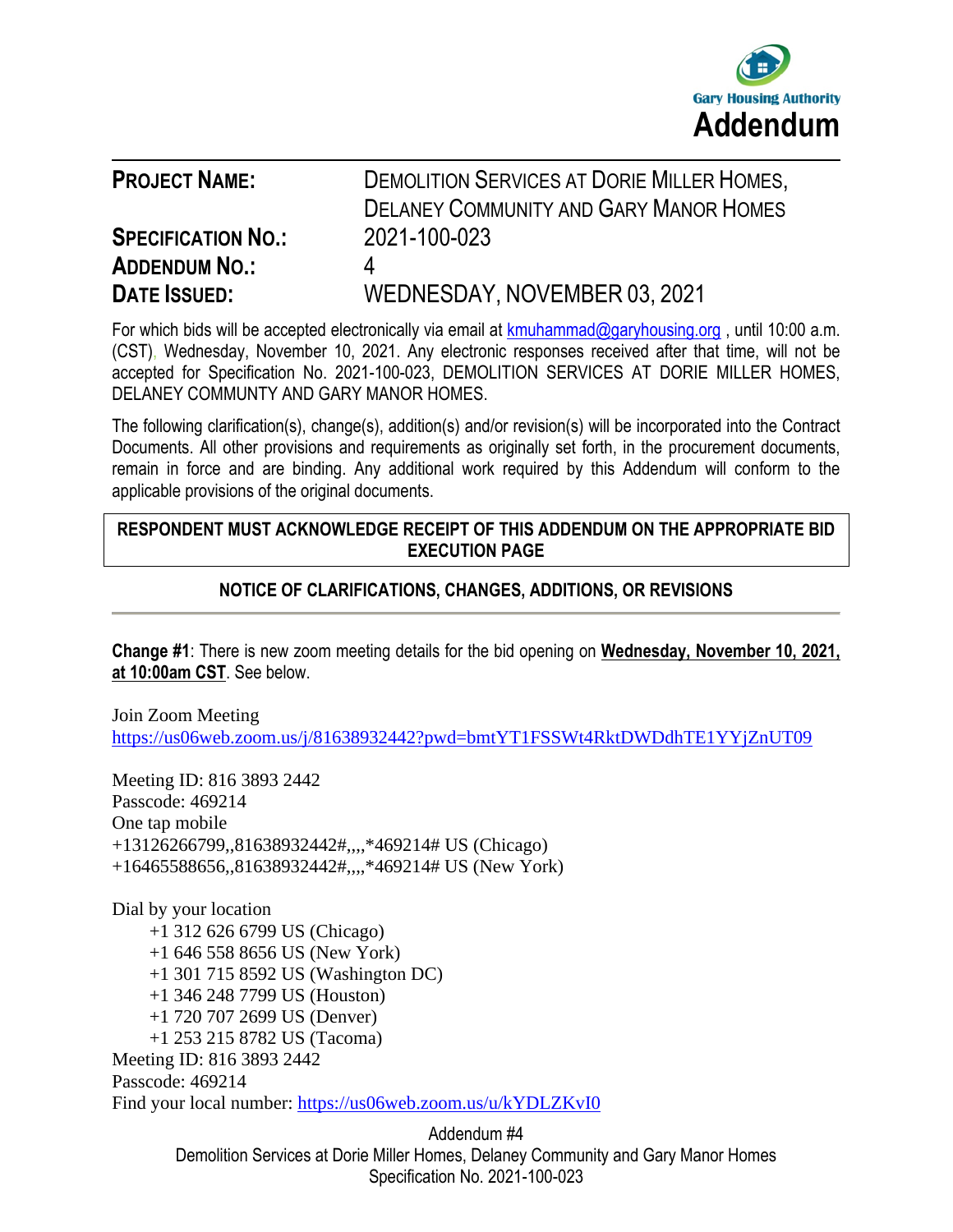The original drawings included in the IFB and those included in Addendum No. 2 are hereby replaced with the drawings included in this Addendum No. 4, as listed below. Some sheet numbers are circled on the drawings where significant changes were made throughout the drawing; where less extensive changes were made, they were circled on the drawings:

## **DORIE MILLER HOMES:**

DM-D100 - Demolition Site Plan DM-ALT-1 - Alternate No. 1 DM-U100 - Demolition Utilities Plan and General Notes DM-U200 - Demolition Utilities

# **DELANEY COMMUNITY:**

DC-D100 - Demolition Site Plan DC-U100 - Demolition Utilities Plan and General Notes DC-U200 - Demolition Utilities DC-ABT-1 - Abatement Plan

# **GARY MANOR HOMES:**

GM-D100 - Demolition Site Plan GM-U100 - Demolition Utilities Plan and General Notes GM-U200 - Demolition Utilities GM-ABT-1 - Abatement Plan

# **GENERAL**

1. Utilities

The Utilities drawings for all 3 sites are updated with information GEC was able to obtain from utility companies and further field investigation. Contractor is responsible for removing all underground utilities, all sanitary and sewer lines, all associated catch basins, and all water lines unless noted otherwise, and cutting and capping all lines at the property lines as required by the City of Gary and utility companies.

2. Environmental

Tabulated environmental survey results are updated and included in revised tables on the drawings and in the specifications appendices for two (2) sites (Delaney Community and Gary Manor Housing).

3. Alternate No. 1 (Dorie Miller)

Alternate No.1 at Dorie Miller is deleted from this bid package. Revised Bid Form is attached and included in this Addendum No. 4.

# **DRAWINGS**

**General** 

- 1. Summaries of Asbestos Containing Materials tables are updated in the drawings at the Delaney Community and Gary Manor sites.
- 2. Sanitary and storm sewer lines are indicated to be removed within all three (3) properties.

In addition to the General Item listed above, some specific changes to the drawings include, but are not limited to, the following:

Addendum #4 Demolition Services at Dorie Miller Homes, Delaney Community and Gary Manor Homes Specification No. 2021-100-023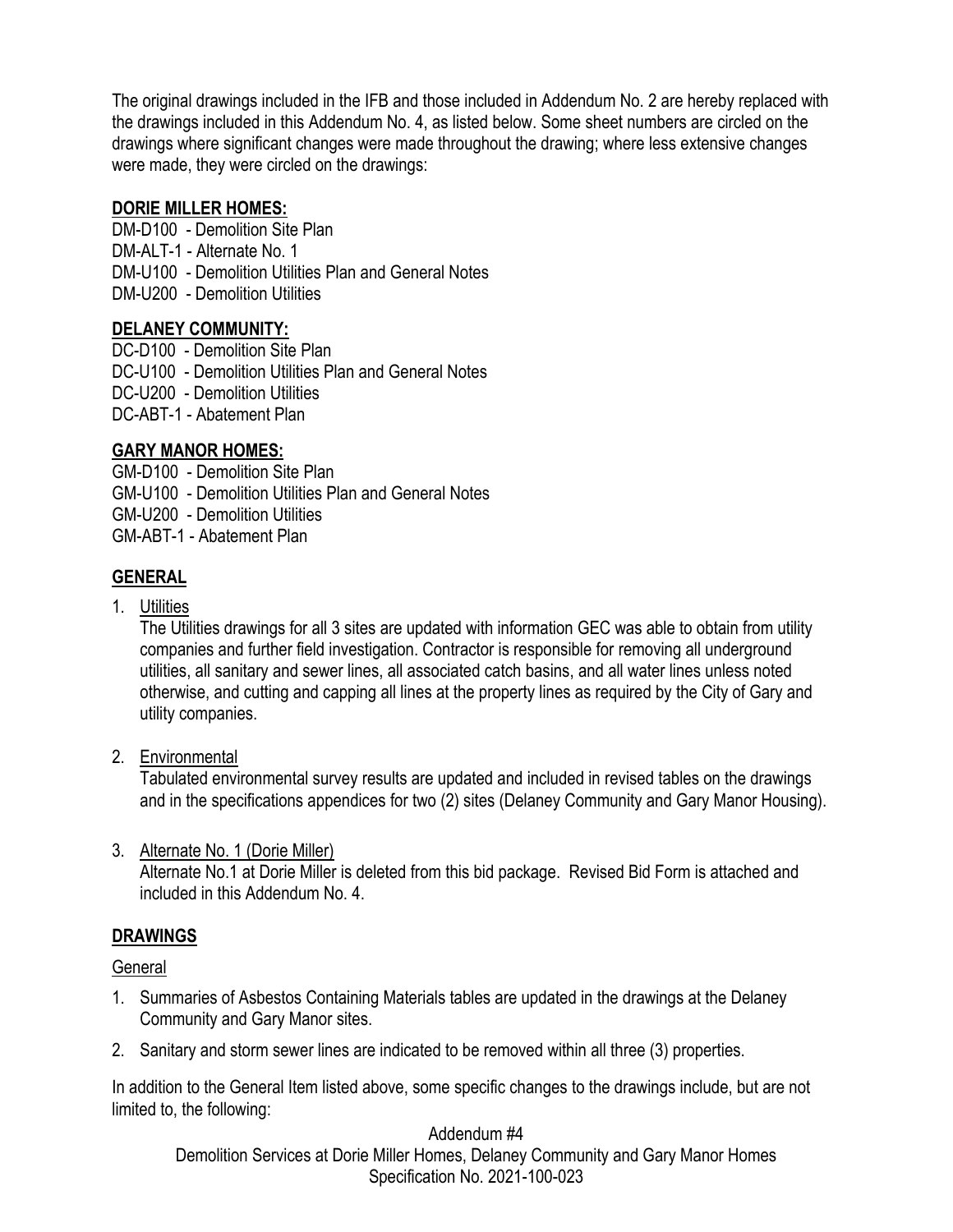### Dorie Miller Homes

DM-D100 - Demolition Site Plan

- a. Total number of Type A buildings updated in the table.
- b. Estimated tree count table updated.
- c. Legend regarding aggregate updated to 'not be removed'.

## DM-ALT-1 – Alternate No. 1

a. This sheet is deleted in its entirety.

# DM-U100 - Demolition Utilities Plan & General Notes

- a. Legend updated.
- b. Alternate No. 1 plan callout removed.
- c. General Note 11 deleted.
- d. Main water shut off valve location updated.
- e. Main sewer lines indicated to remain on the west end of the site.

# DM-U200 - Demolition Utilities

- a. Revised General Notes 4, 7, 8, 10.
- b. General Note 11 deleted.
- c. Alternate plan callout removed.
- d. Main water shut off valve in maintenance building indicated.
- e. Revised boxed note (top right corner of drawing).

# Delaney Community

DC-D100 - Demolition Site Plan

- a. Estimated tree count table updated
- b. Legend regarding aggregate updated to 'not be removed'.

# DC-U100 - Demolition Utilities Plan & General Notes

- a. General Notes revised.
- b. Legend revised.

### DC-U200 - Demolition Utilities

- a. Additional keynotes 12, 13 & 14 added.
- b. Keynote numbers updated and additional labels added to the utility pole on the west end of the site.
- c. General Note 9 revised.
- d. Approximate location of AT&T ground level service indicated.

### DC-ABT-1 - Abatement Plan

a. Summaries of Asbestos Containing Materials and Other Hazardous Materials tables updated.

# Gary Manor Homes

GM-D100 - Demolition Site Plan

- a. Estimated tree count table updated.
- b. Legend regarding aggregate updated to 'not be removed'.

GM-U100 - Demolition Utilities Plan & General Notes

- a. Underground sanitary, sewer, water and gas lines that are to remain are indicated.
- b. General Notes updated.
- c. Revised general note (top right corner of drawing).

# Addendum #4

Demolition Services at Dorie Miller Homes, Delaney Community and Gary Manor Homes Specification No. 2021-100-023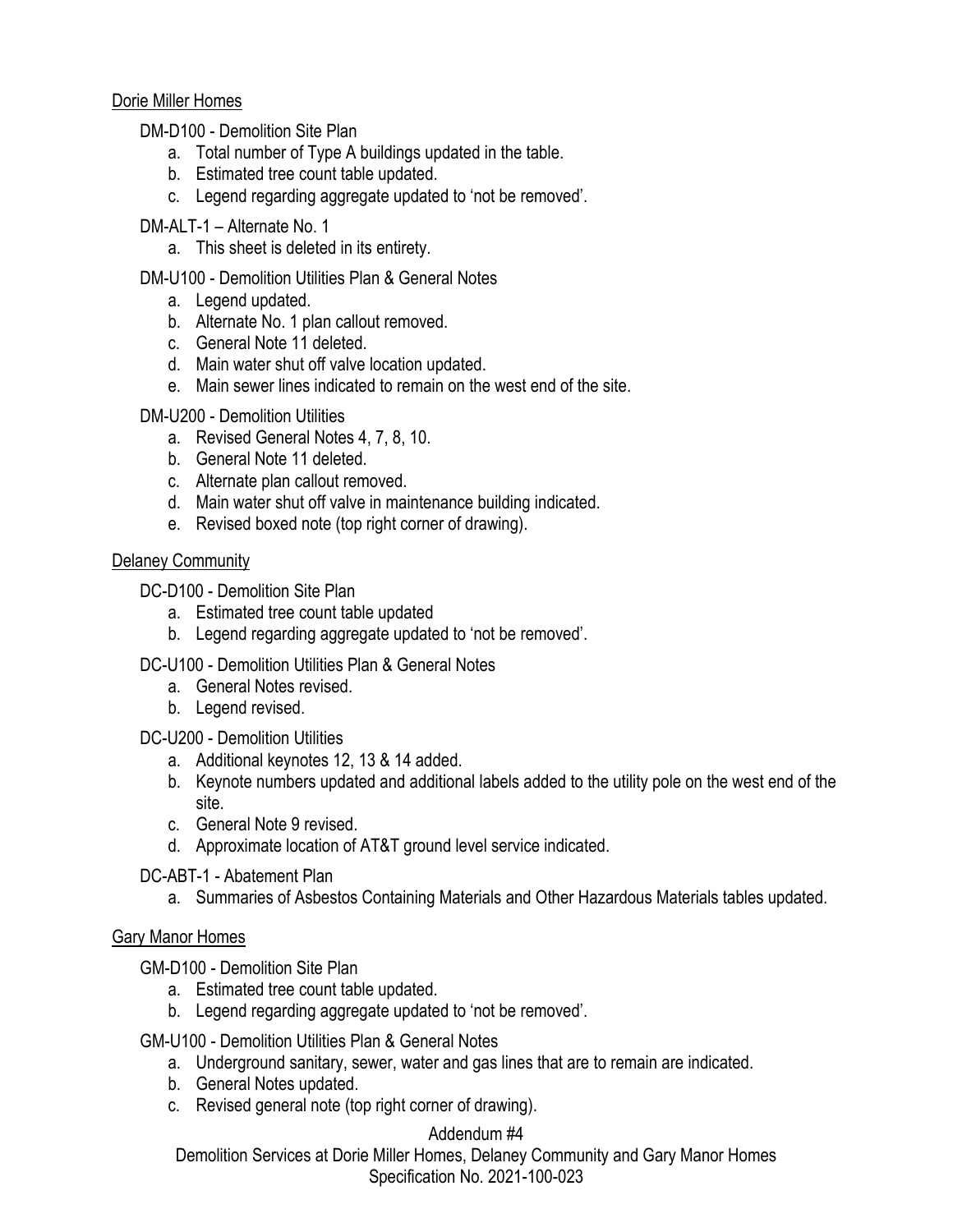- d. Legend revised.
- GM-U200 Demolition Utilities
	- a. General Notes 7 and 8 added.
	- b. Note 5 updated.

GM-ABT-1 - Abatement Plan

a. Summary of Asbestos Containing Materials table updated.

# **SPECIFICATIONS**

- 1. The Summaries of Asbestos Containing Materials tables for the Delaney Community and Gary Manor sites included in the Addendum No. 2 Appendices are hereby deleted and replaced with the Summaries of Asbestos Containing Materials (Table I) for the Delaney Community and Gary Manor sites included in this Addendum No. 4.
- 2. Under Section 008600 Drawing Index, Dorie Miller Homes, delete sheet DM-ALT-1 Alternate No. 1.

# QUESTIONS FROM BIDDERS

1. Question: Is there an addendum to be issued which reflects the location of site utilities as mentioned in the prebid? Specifically – sewer, water, gas telecommunications.

## **Answer: Both Addendum No. 2 and this Addendum No. 4 provide further information on site utilities, as much as could be determined to date. Contractor is responsible for verification.**

2. Question: Just to confirm, Taco Tier 1 topsoil is required for the project – yes?

# **Answer: Yes, Taco Tier 1 topsoil is required.**

3. Question: Sheet DM-D100 of the Dorie Miller Homes, Note 1 states "Remove all existing contents from all dwelling and non-dwelling buildings." Note 7 states "Prior to demolition, GHA/GEC Rep is to be notified to confirm buildings are clean of debris." While we recognize there are asbestos removal requirements which will require the movement or removal of some of the building contents to perform the work, are ALL contents of the building required prior to demolition?

### **Answer: All contents from the building must be removed to satisfactorily perform environmental abatement.**

- 4. Question: In the project specifications for Demolition Services at Dorie Miller Homes, Delaney Homes & Gary Manor Homes, the Asbestos quantity sheet for the Delaney Homes has the Dorie Miller sheet instead. Therefore, we need the quantity sheet of Asbestos for Delaney Homes. Also in the Drawings for Dorie Miller Homes Sheet DM-D100 lists the Total Number of Type A buildings as 4 but should read 6.
	- **Answer: Addendum No. 2 provided revised abatement tables for all 3 sites. This Addendum No. 4 provides updated abatement tables for Dorie Miller and Delaney based on latest environmental test results. This Addendum No. 4 corrects the Table A building quantities on Sheet DM-100.**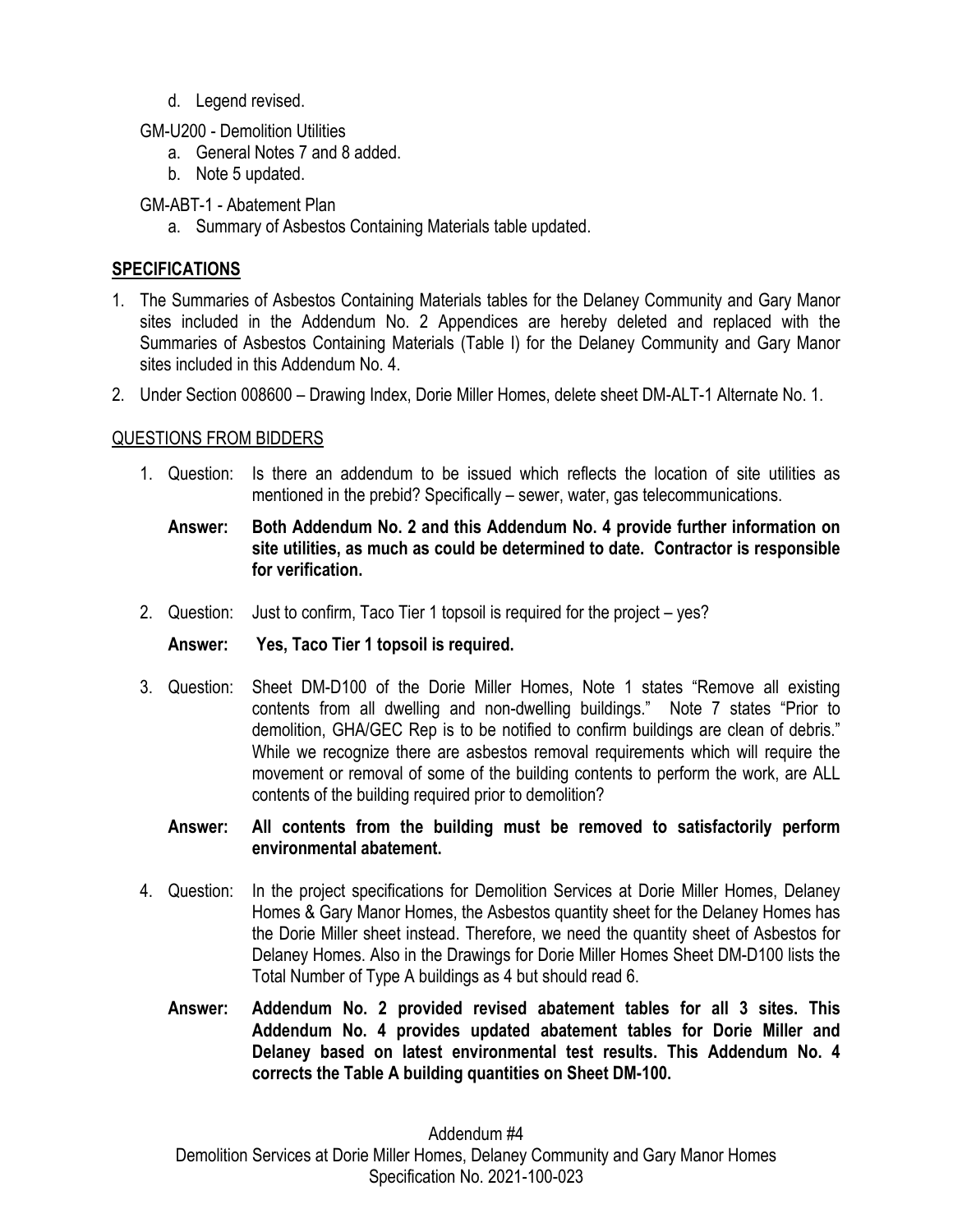*5.* Question: At the prebid for this project it was mentioned that an addendum would be coming out with more mapping for utilities to be removed. Is this still the case? At this time there is only around a third of the gas piping mapped, a quarter electrical lines, zero storm lines, zero sanitary lines and zero water lines. I really need the sanitary, storm and water pipe type, size and depth. Without soil borings I am assuming the level of the water table, but I need to know if I'm going 5' or 20' deep.

**Answer: See Answer to Question #1 and General Note 1 in this Addendum No. 4. Pipe types, sizes, and depths are unknown; contractor to use best judgement based on prior experience of utility excavations.**

- 6. Question: Delaney Community Building Types A, B, C:
	- a) Please clarify the construction of the exterior walls:
		- Face Brick confirmed
		- Is there CMU back-up or are the walls framed using wood studs?
		- Drywall with plaster?
		- Fiberglass batt insulation for a stud wall?
	- b) Please clarify the construction of the interior walls:
		- Wood studs with drywall and plaster?
		- CMU walls with furring, drywall and plaster?
	- c) Ceilings:
		- Should we assume drywall with plaster?
		- Fiberglass batt insulation?
	- d) Please clarify the construction of the demising walls (these walls divide the buildings into living units):
		- Wood studs with drywall, plaster and fiberglass batt insulation?
		- CMU walls with furring, drywall and plaster?
	- **Answers:** To the best of our knowledge:
		- **a) Exterior walls are plaster on CMU, no fiberglass batts, or studs.**
		- **b) Interior walls are concrete.**
		- **c) Ceilings are plaster on plaster board with fiberglass batt insulation.**
		- **d) Demising walls appear to be CMU with plaster.**
- 7. Question: Delaney Community Management Building:
	- a) Please clarify the construction of the exterior walls:
		- Face Brick confirmed
		- Siding confirmed
		- Is there CMU back-up or are the walls framed using wood studs?
		- Drywall with plaster?
		- Fiberglass batt insulation for a stud wall?
	- b) Please clarify the construction of the interior walls:
		- Wood studs with drywall and plaster?
		- CMU walls with furring, drywall and plaster?
	- c) Ceilings:
		- Should we assume drywall with plaster?
		- Fiberglass batt insulation?
	- d) 2<sup>nd</sup> Floor Framing:

# Addendum #4

Demolition Services at Dorie Miller Homes, Delaney Community and Gary Manor Homes Specification No. 2021-100-023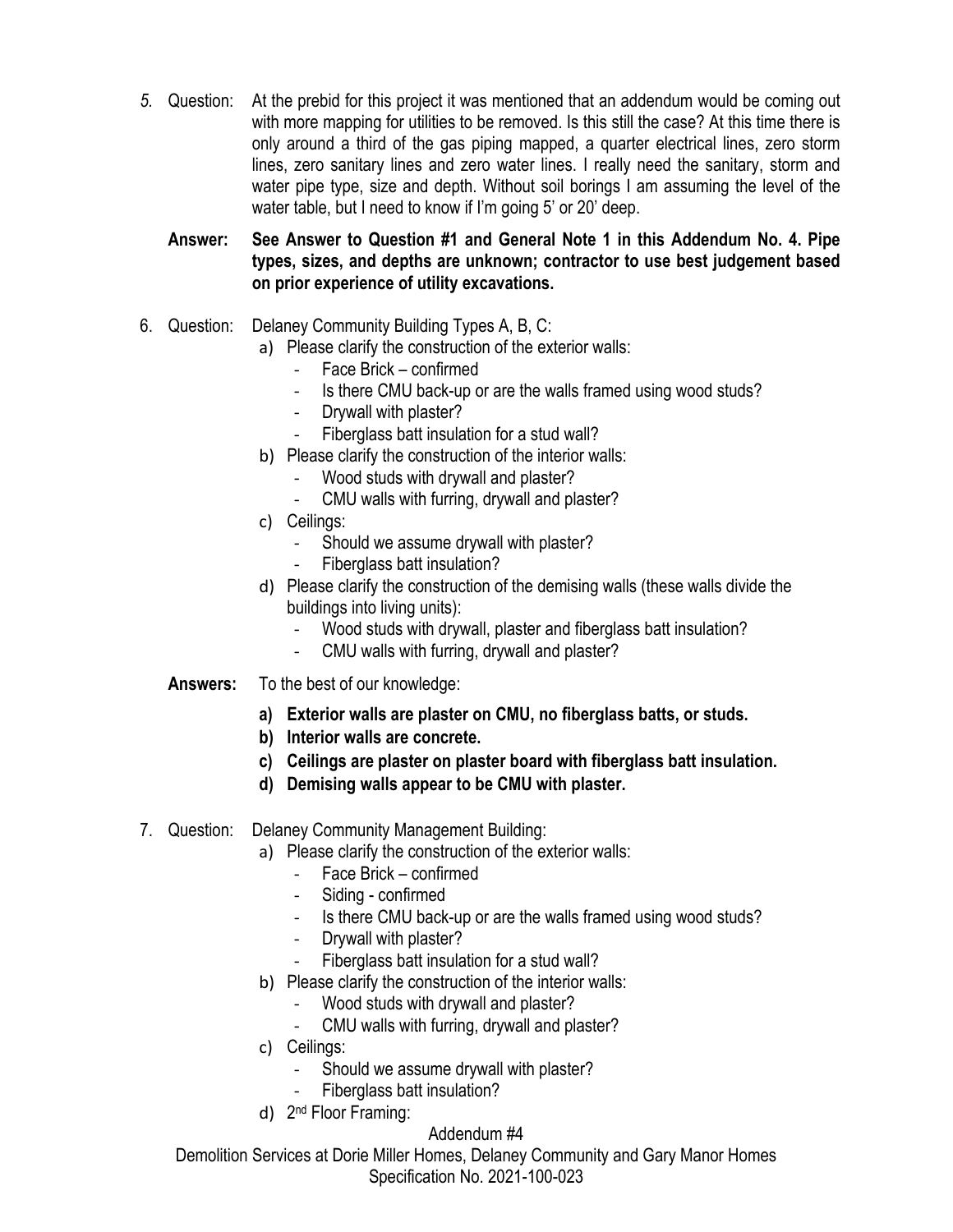- Steel structure?
- Wood Floor Joists?

**Answers:** To the best of our knowledge:

- **a) Exterior walls: CMU back-up, exposed painted CMU, drywall in rooms.**
- **b) Interior walls: drywall on wood studs.**
- **c) Ceilings: Exposed in large space, drywall in rooms.**
- **d) Second floor framing: Wood floor joists.**
- 8. Question: At Delaney and Gary Manor utility prints do not show the storm or sanitary utilities, if these are to be removed per the addendum how are the contractors expected to figure out the quantities for this?
	- **Answer: See Answer to Question #1 and General Note 1 in this Addendum No. 4.**
- 9. Question: Please clarify that for each site you need us to disconnect sewer and water from main.

**Answer: See General Note #1 and Answer to Question #1 in this Addendum No. 4.**

10. Question: I'm planning to reutilize the material (concrete, masonry) to fill the holes (basement and foundation). Please clarify that this is fine with you.

### **Answer: This question was addressed in Addendum No. 2, Bidder Question/Response #5: Refer to Specification Section 022000 Earthwork Section 2.1.I.**

11. Question: Is there any possibility to push the project Bid Due Date?

**Answer: Addendum No. 3 pushed the Bid Due Date to 11/10/21.** 

- 12. Question: Do we have to bid all three projects or can we bid individual projects? Currently we are looking at bidding Delaney Community only.
	- **Answer: Please see revised Bid Form attached to this Addendum No. 4 clarifying that the bidder may submit bids for any number of development sites indicated on the bid form.**
- 13. Question: Why does the aggregate for the roads and sidewalks need to be removed, this is an enormous expense along with the imported fill for these locations?

### **Answer: Aggregate for roads and sidewalks does NOT need to be removed. Only asphalt and concrete must be removed as indicated.**

14. Question: The spec allows for crushed concrete to be used as fill for foundations, can the removed aggregate be used for fill as well?

### **Answer: See Answer to Question #10 above.**

15. Question: Will UG utility locations be provided, along with pipe sizes and depths?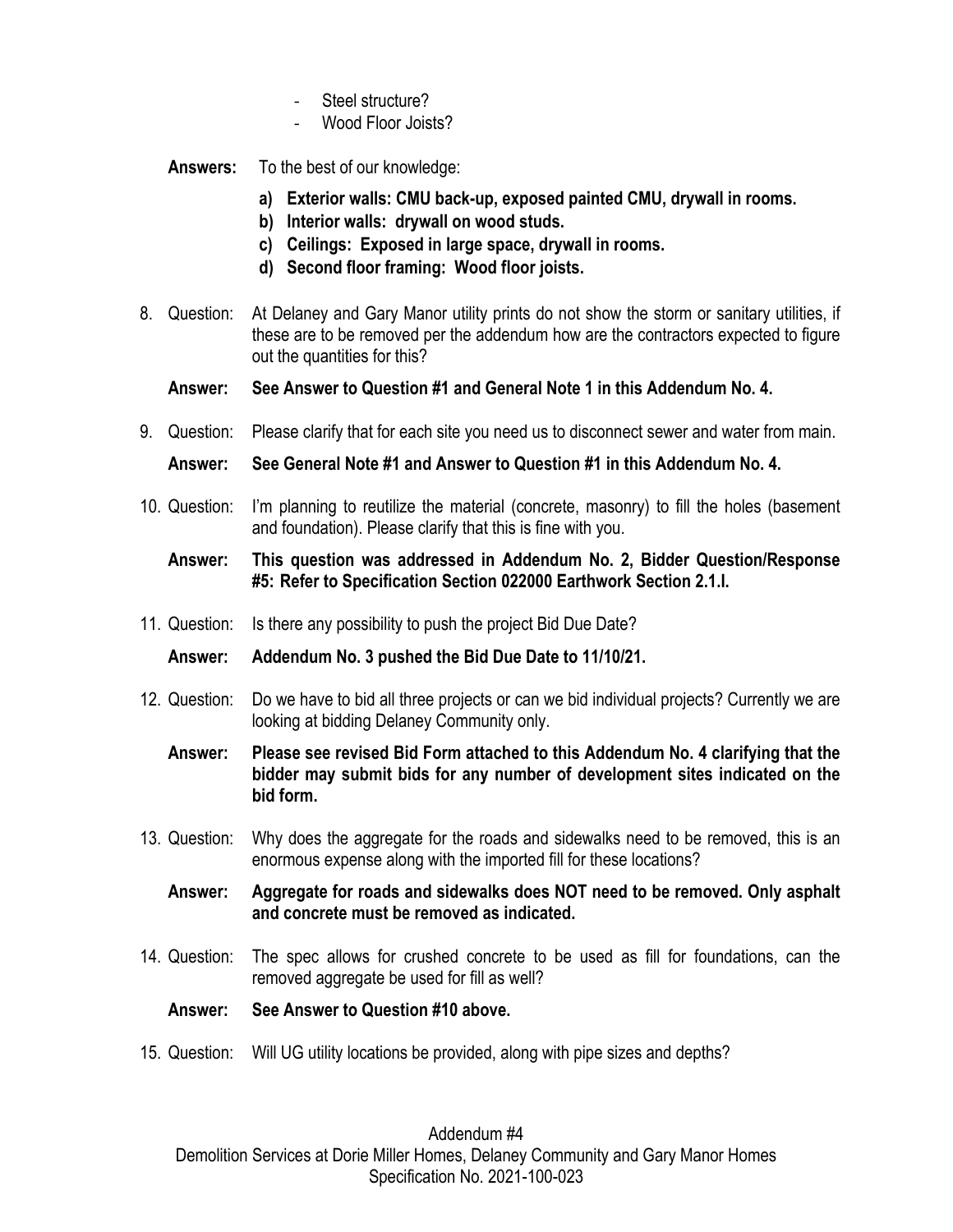- **Answer: See General Note 1 and Answer to Question #1 and in this Addendum No. 4. Pipe types, sizes, and depths are unknown; contractor to use best judgement based on prior experience of utility excavations.**
- 16. Question: We spoke with the local electric and gas utility, they are unaware of these projects, you might want to contact NIPSCO regarding retiring the electric and gas service. The contractor cannot do this due to the fact that the account holder needs to submit the request.
	- **Answer: GHA has contacted the various utility firms, however the contractor is responsible to coordinate and verify utility disconnections per the specifications.**

**Clarification: Nothing verbally discussed at the pre-bid meeting or during any of the on-site walkthroughs or visits changes or alters the Invitation for Bids, unless it appears in writing via an Addendum signed by Gary Housing Authority's Procurement & Contract Coordinator.**

Authorized Signature\_ Khalim Muhammad 11/3/21

Procurement & Contract Coordinator

**END OF ADDENDUM #4**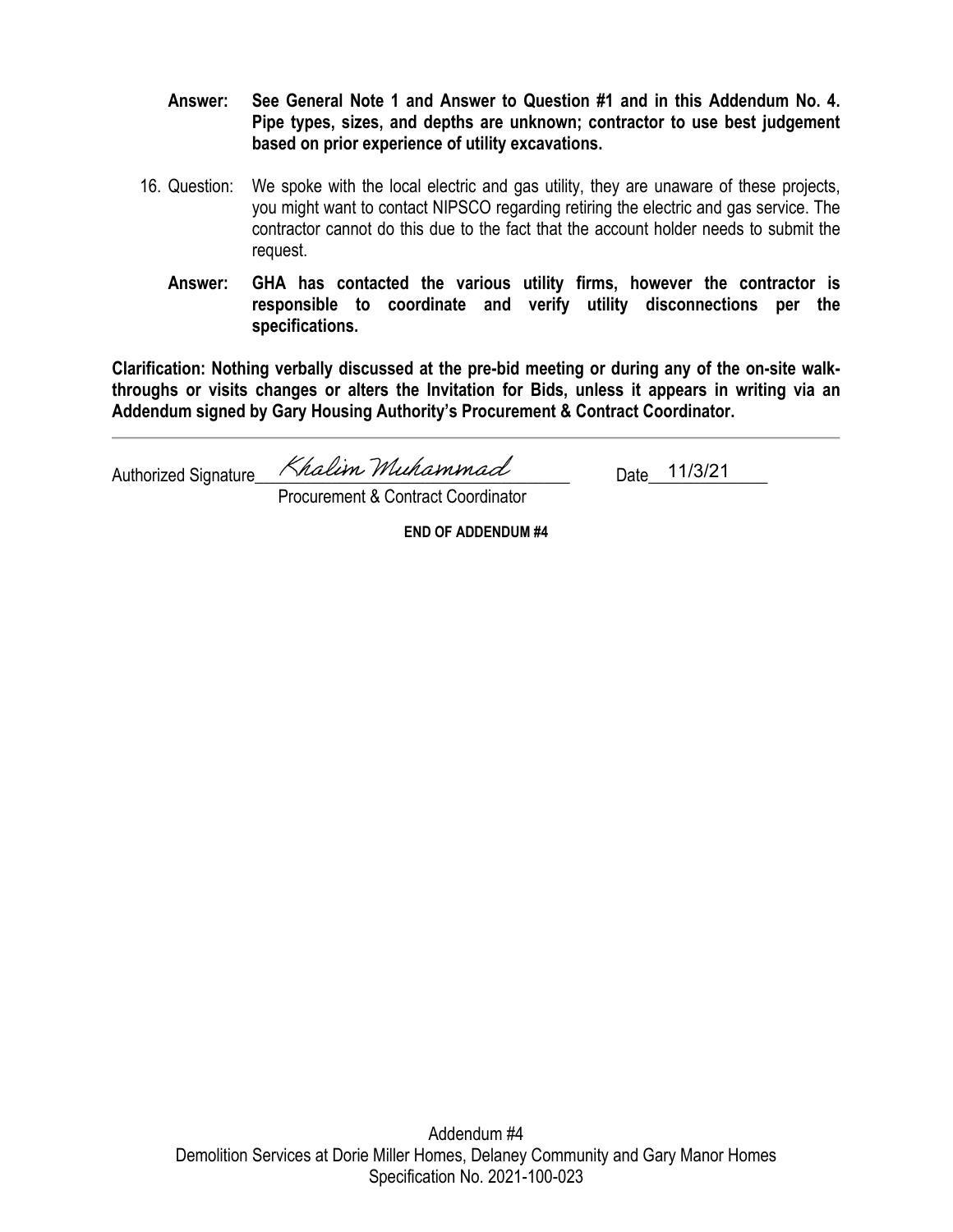#### **D. BID FORM**

THE GARY HOUSING AUTHORITY **Contact Name:** Khalim Muhammad

DEPARTMENT OF PROCURMENT SERVICES **Phone No.:** (219) 881-6557 578 BROADWAY, 2ND FLOOR **Fax No.:** (219) 881-6414 GARY, INDIANA 46402 **e-mail address:** kmuhammad@garyhousing.org

#### **SPECIFICATION NUMBER: 2021-100-023**

**PROJECT DESCRIPTION:** Demolition Services at Dorie Miller Homes, Delaney Community, and Gary Manor Homes **BID DUE DATE/TIME (rev)**: November 10, 2021, by 10:00 a.m.

(To be considered, your bid must reach us by the deadline specified or as otherwise specified via an addendum.)

BIDDER INFORMATION:

| Company Name: | Contact Name: |                   |  |        |          |
|---------------|---------------|-------------------|--|--------|----------|
| Address:      |               | Citv <sup>.</sup> |  | State: | Zip code |
| Telephone:    | Fax:          |                   |  | Email: |          |

The GHA seeks qualified individuals or firms to perform Demolition Services at Dorie Miller Homes, Delaney Community, and Gary Manor Homes under the terms and conditions set forth and in conformance with the terms and conditions of the Contract Documents. The Bidder, having familiarized itself with the conditions and said requirements and documents, hereby proposes, offers and agrees, that if this Bid is accepted, the Bidder shall do all things necessary to fully perform and satisfy all terms, conditions and requirements of the said Contract Documents within **180 CALENDAR DAYS** as delineated in the Notes section of the Technical Specifications after receipt of "Notice To Proceed" for and at the price/prices indicated below. The Bidder may submit bids for any number of demolition sites indicated below. The GHA reserves the right to award one (1) or multiple contracts that are deemed most advantageous to the GHA.

#### **BID AMOUNT:**

| .                                                                 |        |  |
|-------------------------------------------------------------------|--------|--|
| • Dorie Miller Homes - \$25,000 Miscellaneous Allowance           | 25,000 |  |
| • Dorie Miller Homes - \$50,000 Environmental Oversight Allowance | 50,000 |  |
| Dorie Miller Homes Demolition (excluding Allowances Below)        |        |  |

**Project Duration: 180 Calendar Days Dorie Miller Homes Subtotal: \$**

| Delaney Community Demolition (excluding Allowances Below)                        |  |        |  |
|----------------------------------------------------------------------------------|--|--------|--|
| • Delaney Community - \$50,000 Environmental Oversight Allowance                 |  | 50,000 |  |
| • Delaney Community - \$25,000 Miscellaneous Allowance                           |  | 25,000 |  |
| <b>Project Duration: 180 Calendar Days</b><br><b>Delaney Community Subtotal:</b> |  |        |  |

| <b>Gary Manor Homes Demolition (excluding Allowances Below)</b>                |        |  |
|--------------------------------------------------------------------------------|--------|--|
| • Gary Manor Homes - \$50,000 Environmental Oversight Allowance                | 50,000 |  |
| • Gary Manor Homes - \$25,000 Miscellaneous Allowance                          | 25,000 |  |
| <b>Project Duration: 90 Calendar Days</b><br><b>Gary Manor Homes Subtotal:</b> |        |  |

NOTE: Contractor(s) shall refund unused Allowances amounts that are not authorized / used by GHA) on this Project.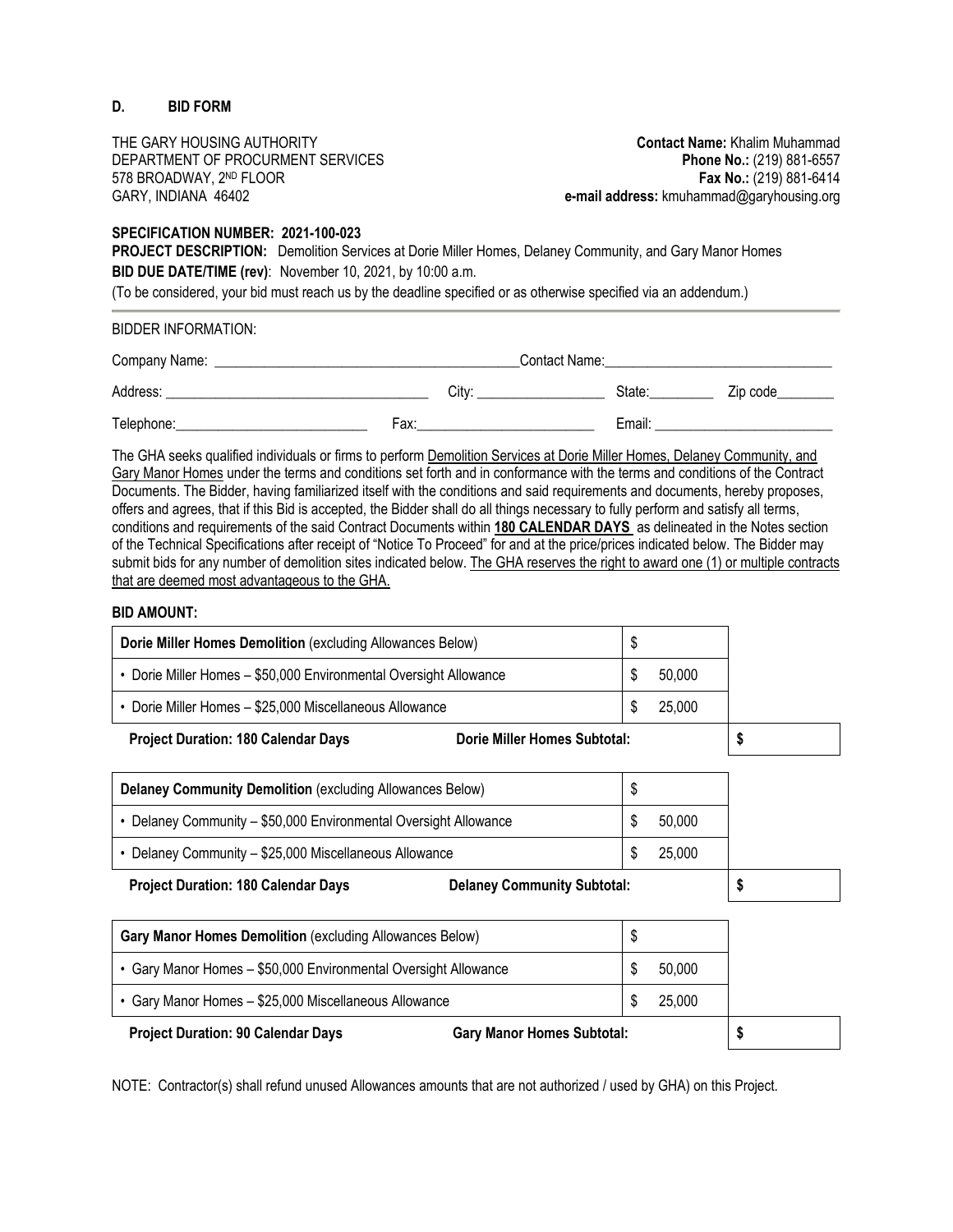#### **Please provide the following Unit Pricing (Add / Deduct):**

|  | /20 c.y.   |
|--|------------|
|  | /20 c.y.   |
|  | /20 c.y.   |
|  | /20 c.y.   |
|  | /20 c.y.   |
|  | /4 I.f.    |
|  | $/20$ s.f. |
|  | /20 s.f.   |
|  |            |
|  |            |
|  | $/$ l.f.   |
|  | /s.f.      |
|  | /each      |

The low bid amount will be determined in accordance with Article 8 (b) of HUD-5369 *Instructions to Bidders*.

#### **PERSON TO CONTACT REGARDING BID**

| NAME:           | PHONE ( |
|-----------------|---------|
| ADDRESS:        |         |
|                 |         |
| E-MAIL ADDRESS: |         |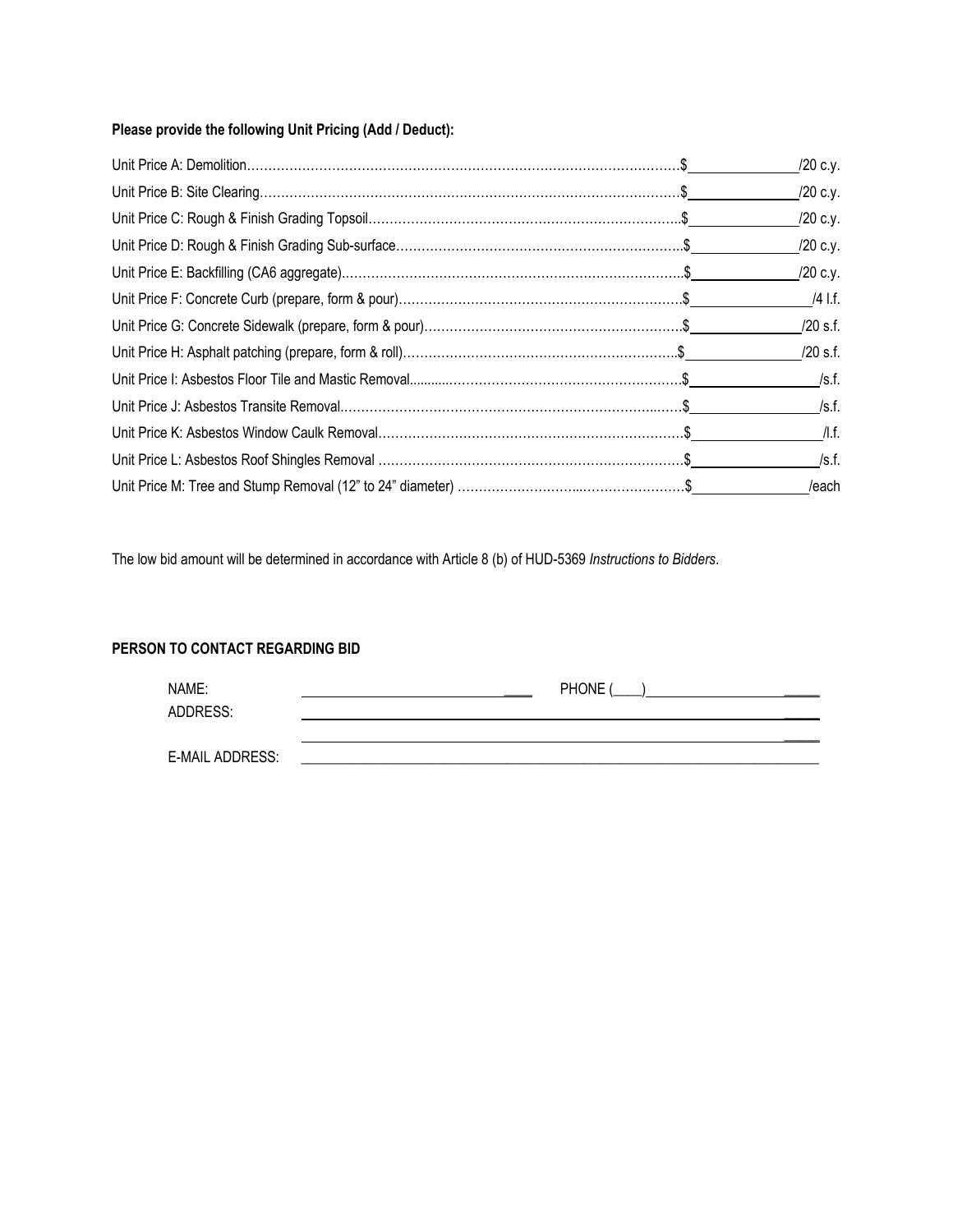# DELANEY COMMUNITY **SUMMARY OF HAZARDOUS MATERIALS**

# TABLE I - ASBESTOS CONTAINING MATERIALS

| <b>Material Description</b>      | <b>Material Location</b>                     | <i>*</i> Estimated<br><b>Quantity</b> | <b>Comments</b>            |
|----------------------------------|----------------------------------------------|---------------------------------------|----------------------------|
| Floor tile and Mastic            | Interior, Throughout                         | 173,250 SF                            | 1 - 3 Layers of Floor Tile |
| Ceramic Tile and Grout           | Interior, Bathrooms                          | 9,300 SF                              |                            |
| Transite Flue                    | Interior and Exterior                        | 3,150 LF                              |                            |
| <b>Transite Siding</b>           | Exterior                                     | 6,220 SF                              |                            |
| Transite Roof (over entry door)  | Exterior Bldgs. CB21,<br>CA24                | 80 SF                                 |                            |
| Pipe Insulation and MJP fittings | Interior Bldgs. C01001,<br>Maintenance bldg. | 1,500 LF                              |                            |
| Tank Insulation                  | Bldg. C01001, Basement                       | 1,500 SF                              |                            |
| <b>Exterior Door Caulk</b>       | Exterior                                     | 11,175 LF                             | Under Storm Door Frame     |
| Window Glazing                   | Interior, Throughout                         | 2300 LF                               |                            |

**\*ALL QUANTITIES ARE APPROXIMATE AND PROVIDED FOR CONVENIENCE ONLY. CONTRACTOR TO CONFIRM ALL QUANTITIES PRIOR TO BIDDING. CHANGE ORDER WILL NOT BE APPROVED DUE TO INCORRECT QUANTITY ESTIMATING.** 

# TABLE II - OTHER HAZARDOUS MATERIALS

| <b>Material Description</b> | <b>Material Location</b>                                                          | <i>*</i> Estimated<br>Quantity | <b>Comments</b> |
|-----------------------------|-----------------------------------------------------------------------------------|--------------------------------|-----------------|
| <b>Mercury Thermostats</b>  | Management and<br>Maintenance Building,<br>Bldg. CD07                             | 9 Total                        |                 |
| Potential PCB Light Ballast | Management and<br>Maintenance Building,<br>Bldgs. CD07, C01001,<br>A02001, A03001 | 135 Total                      |                 |
| Mercury Light Tubes         | Management and<br>Maintenance Building,<br>Bldgs. CD07, C01001,<br>A02001, A03001 | 275 Total                      |                 |

**\*ALL QUANTITIES ARE APPROXIMATE AND PROVIDED FOR CONVENIENCE ONLY. CONTRACTOR TO CONFIRM ALL QUANTITIES PRIOR TO BIDDING. CHANGE ORDER WILL NOT BE APPROVED DUE TO INCORRECT QUANTITY ESTIMATING.**